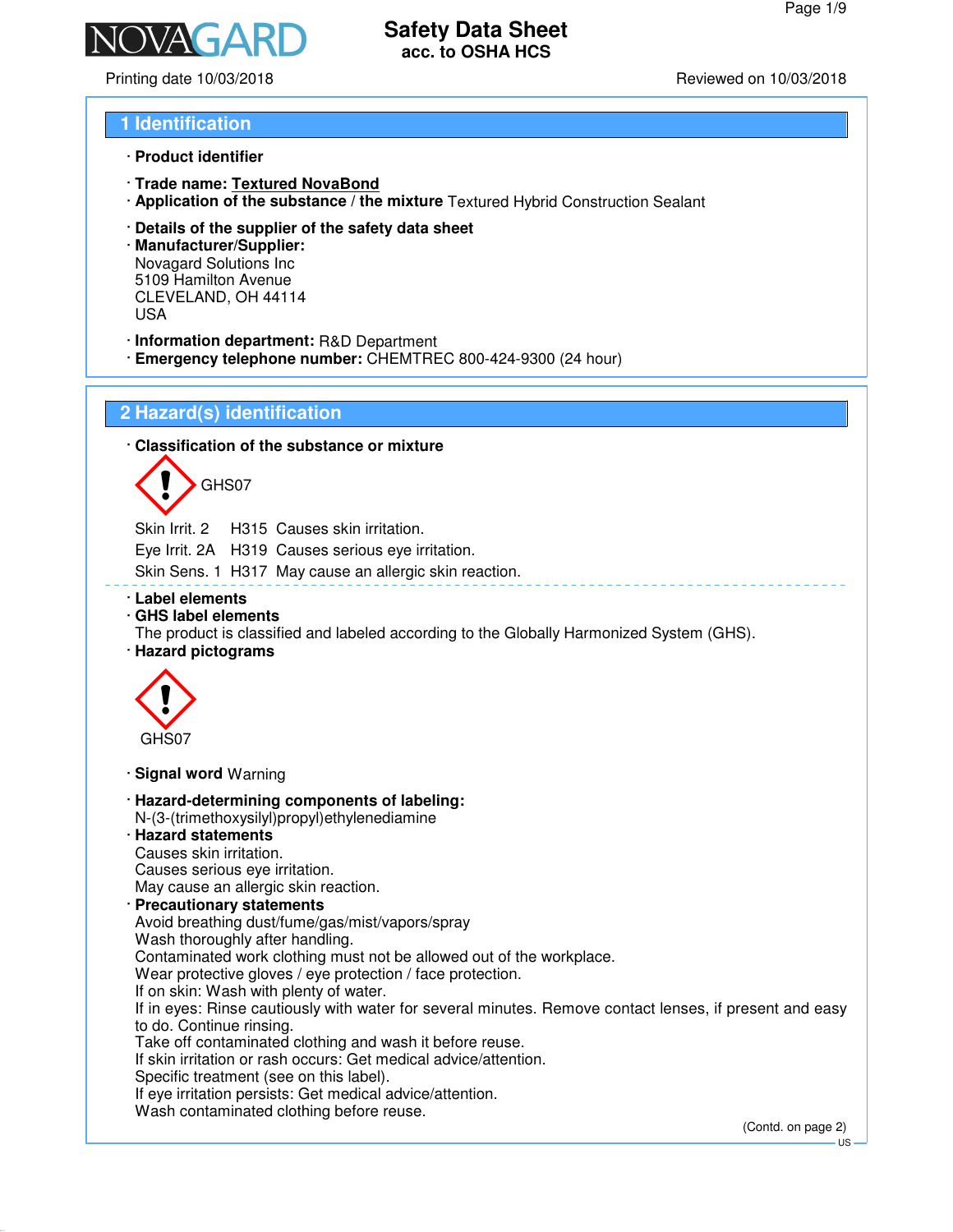

Printing date 10/03/2018 Reviewed on 10/03/2018

### **Trade name: Textured NovaBond**

| Dispose of contents/container in accordance with local/regional/national/international regulations.<br>Classification system:<br>$\cdot$ NFPA ratings (scale 0 - 4) | (Contd. of page 1) |
|---------------------------------------------------------------------------------------------------------------------------------------------------------------------|--------------------|
| Health $= 2$<br>$Fire = 0$<br>Reactivity = $0$                                                                                                                      |                    |
| $\cdot$ HMIS-ratings (scale 0 - 4)                                                                                                                                  |                    |
| <b>HEALTH</b><br>$^*2$<br>Health $=$ $*2$<br>$Fire = 0$<br> 0 <br><b>FIRE</b><br>$Reactivity = 0$<br><b>REACTIVITY</b> 0                                            |                    |

### · **Other hazards**

- · **Results of PBT and vPvB assessment**
- · **PBT:** Not applicable.
- · **vPvB:** Not applicable.

### **3 Composition/information on ingredients**

- · **Chemical characterization: Mixtures**
- · **Description:** Mixture of the substances listed below with nonhazardous additions.

### · **Dangerous components:**

| 471-34-1 calcium carbonate                               | $^{\circ}$ 24-26% |
|----------------------------------------------------------|-------------------|
| $1760-24-3$ N-(3-(trimethoxysilyl)propyl)ethylenediamine | 1-2.99%           |
| 2768-02-7 trimethoxyvinylsilane                          | $ 0.5 - 1.5\% $   |

### **4 First-aid measures**

- · **Description of first aid measures**
- · **General information:** Immediately remove any clothing soiled by the product.
- · **After inhalation:**
- Supply fresh air and to be sure call for a doctor.

In case of unconsciousness place patient stably in side position for transportation.

- · **After skin contact:** Immediately wash with water and soap and rinse thoroughly.
- · **After eye contact:**

Rinse opened eye for several minutes under running water. If symptoms persist, consult a doctor.

- · **After swallowing:** If symptoms persist consult doctor.
- · **Information for doctor:**
- · **Most important symptoms and effects, both acute and delayed** No further relevant information available.
- · **Indication of any immediate medical attention and special treatment needed** No further relevant information available.

### **5 Fire-fighting measures**

- · **Extinguishing media**
- · **Suitable extinguishing agents:** Use fire fighting measures that suit the environment.
- · **Special hazards arising from the substance or mixture** No further relevant information available.

(Contd. on page 3)

US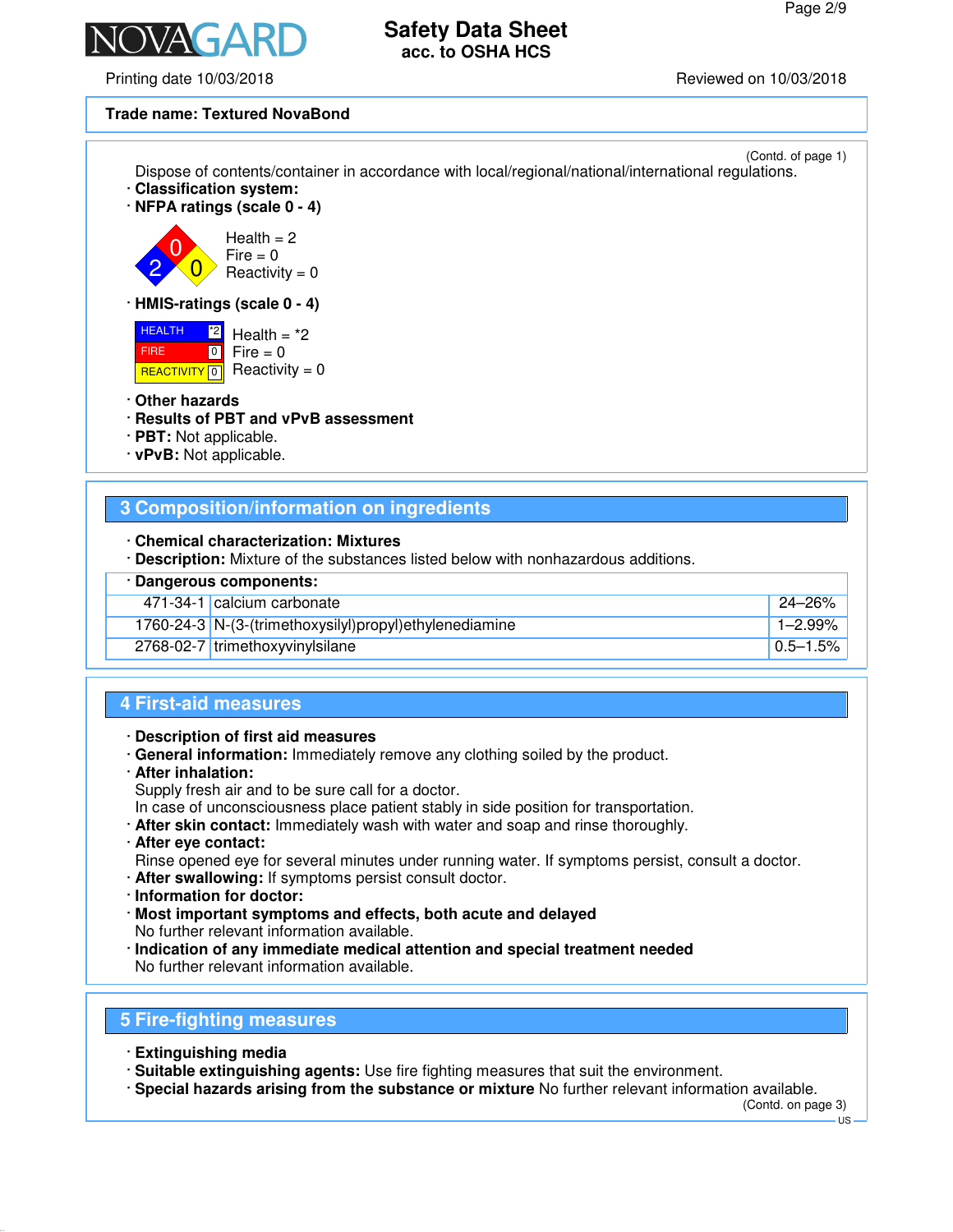(Contd. of page 2)

# **Safety Data Sheet acc. to OSHA HCS**

Printing date 10/03/2018 Reviewed on 10/03/2018

N/AY

**Trade name: Textured NovaBond**

· **Advice for firefighters**

· **Protective equipment:** No special measures required.

### **6 Accidental release measures**

- · **Personal precautions, protective equipment and emergency procedures** Not required.
- · **Environmental precautions:** Do not allow to enter sewers/ surface or ground water.
- · **Methods and material for containment and cleaning up:** Dispose contaminated material as waste according to item 13. Ensure adequate ventilation.
- · **Reference to other sections** See Section 7 for information on safe handling. See Section 8 for information on personal protection equipment. See Section 13 for disposal information.
- · **Protective Action Criteria for Chemicals**

| $·$ PAC-1:     |                                                        |                         |  |
|----------------|--------------------------------------------------------|-------------------------|--|
|                | 471-34-1 calcium carbonate                             | 45 mg/m $3$             |  |
|                | 1760-24-3 N-(3-(trimethoxysilyl)propyl)ethylenediamine | $23$ mg/m <sup>3</sup>  |  |
|                | 2768-02-7 trimethoxyvinylsilane                        | $9.5$ ppm               |  |
|                | 77-58-7 dibutyltin dilaurate                           | $1.1 \text{ mg/m}^3$    |  |
| $\cdot$ PAC-2: |                                                        |                         |  |
|                | 471-34-1 calcium carbonate                             | $210$ mg/m <sup>3</sup> |  |
|                | 1760-24-3 N-(3-(trimethoxysilyl)propyl)ethylenediamine | $250$ mg/m <sup>3</sup> |  |
|                | 2768-02-7 trimethoxyvinylsilane                        | $100$ ppm               |  |
|                | 77-58-7 dibutyltin dilaurate                           | 8 mg/m $3$              |  |
| $·$ PAC-3:     |                                                        |                         |  |
|                | 471-34-1 calcium carbonate                             | 1,300 mg/m <sup>3</sup> |  |
|                | 1760-24-3 N-(3-(trimethoxysilyl)propyl)ethylenediamine | 1,500 mg/m <sup>3</sup> |  |
|                | 2768-02-7 trimethoxyvinylsilane                        | $120$ ppm               |  |
|                | 77-58-7 dibutyltin dilaurate                           | 48 mg/m $3$             |  |
|                |                                                        |                         |  |

# **7 Handling and storage**

- · **Handling:**
- · **Precautions for safe handling** Ensure good ventilation/exhaustion at the workplace.
- · **Information about protection against explosions and fires:** No special measures required.
- · **Conditions for safe storage, including any incompatibilities**
- · **Storage:**
- · **Requirements to be met by storerooms and receptacles:** No special requirements.
- · **Information about storage in one common storage facility:** Not required.
- · **Further information about storage conditions:** Keep receptacle tightly sealed.
- · **Specific end use(s)** No further relevant information available.

**8 Exposure controls/personal protection**

· **Additional information about design of technical systems:** No further data; see item 7.

(Contd. on page 4)

US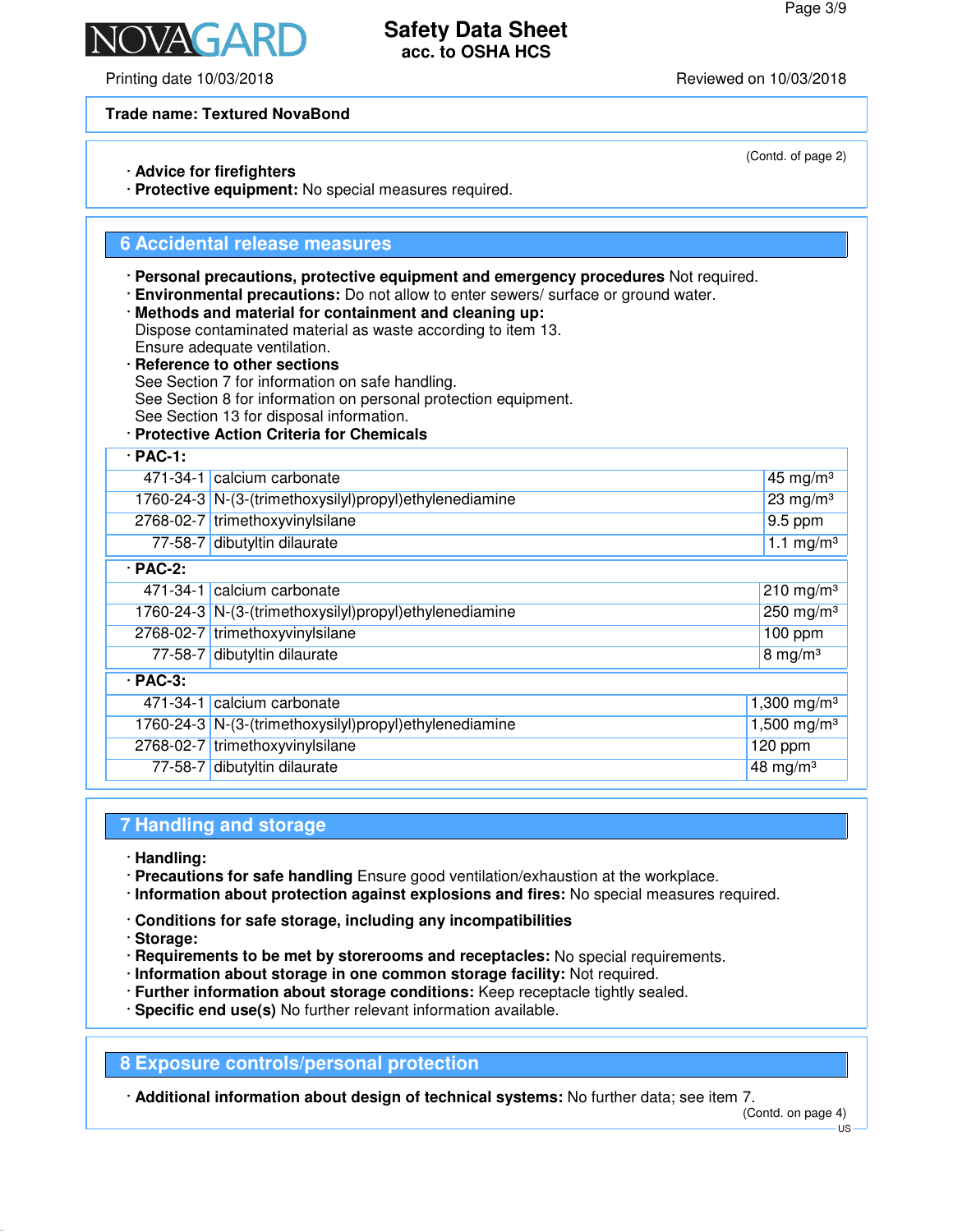Printing date 10/03/2018 Reviewed on 10/03/2018

### **Trade name: Textured NovaBond**

(Contd. of page 3) · **Control parameters** · **Components with limit values that require monitoring at the workplace:** The following constituent is the only constituent of the product which has a PEL, TLV or other recommended exposure limit. At this time, the other constituents have no known exposure limits. The following constituents are the only constituents of the product which have a PEL, TLV or other recommended exposure limit. At this time, the remaining constituent has no known exposure limits. **471-34-1 calcium carbonate** PEL Long-term value: 15\* 5\*\* mg/m<sup>3</sup> \*total dust \*\*respirable fraction REL Long-term value: 10<sup>\*</sup> 5<sup>\*\*</sup> mg/m<sup>3</sup> \*total dust \*\*respirable fraction TLV | TLV withdrawn · **Additional information:** The lists that were valid during the creation were used as basis. · **Exposure controls** · **Personal protective equipment:** · **General protective and hygienic measures:** Keep away from foodstuffs, beverages and feed. Immediately remove all soiled and contaminated clothing. Wash hands before breaks and at the end of work. Avoid contact with the eyes and skin. · **Breathing equipment:** In case of brief exposure or low pollution use respiratory filter device. In case of intensive or longer exposure use respiratory protective device that is independent of circulating air. · **Protection of hands:** Protective gloves The glove material has to be impermeable and resistant to the product/ the substance/ the preparation. Due to missing tests no recommendation to the glove material can be given for the product/ the preparation/ the chemical mixture. Selection of the glove material on consideration of the penetration times, rates of diffusion and the degradation · **Material of gloves** The selection of the suitable gloves does not only depend on the material, but also on further marks of quality and varies from manufacturer to manufacturer. As the product is a preparation of several substances, the resistance of the glove material can not be calculated in advance and has therefore to be checked prior to the application. · **Penetration time of glove material** The exact break through time has to be found out by the manufacturer of the protective gloves and has to be observed. · **Eye protection:** Tightly sealed goggles

> US (Contd. on page 5)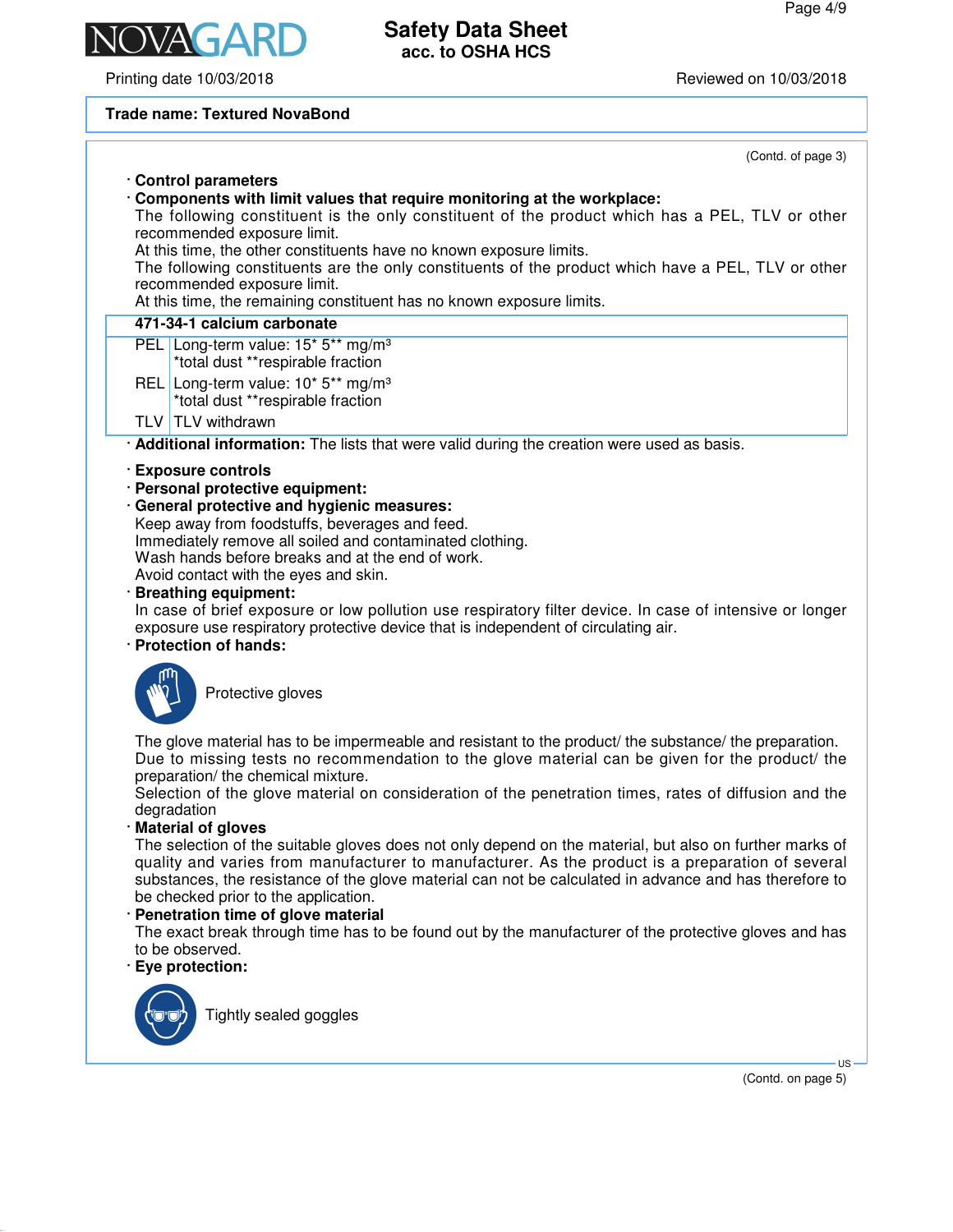

Printing date 10/03/2018 **Printing date 10/03/2018** 

**Trade name: Textured NovaBond**

(Contd. of page 4)

| 9 Physical and chemical properties                                                                |                                                      |
|---------------------------------------------------------------------------------------------------|------------------------------------------------------|
| · Information on basic physical and chemical properties<br>· General Information<br>· Appearance: |                                                      |
| Form:                                                                                             | Pasty                                                |
| Color:                                                                                            | Different according to coloring                      |
| · Odor:<br>· Odor threshold:                                                                      | Mild<br>Not determined.                              |
| · pH-value:                                                                                       | Not applicable.                                      |
|                                                                                                   |                                                      |
| Change in condition<br><b>Melting point/Melting range:</b><br><b>Boiling point/Boiling range:</b> | Undetermined.<br>Undetermined.                       |
| · Flash point:                                                                                    | Not applicable.                                      |
| · Flammability (solid, gaseous):                                                                  | Not determined.                                      |
| · Decomposition temperature:                                                                      | Not determined.                                      |
| · Auto igniting:                                                                                  | Product is not selfigniting.                         |
| · Danger of explosion:                                                                            | Product does not present an explosion hazard.        |
| · Explosion limits:<br>Lower:<br>Upper:                                                           | Not determined.<br>Not determined.                   |
| · Vapor pressure:                                                                                 | Not applicable.                                      |
| $\cdot$ Density at 20 °C (68 °F):                                                                 | 1.45 g/cm <sup>3</sup> (12.10025 lbs/gal)            |
| · Relative density                                                                                | Not determined.                                      |
| · Vapor density                                                                                   | Not applicable.                                      |
| · Evaporation rate                                                                                | Not applicable.                                      |
| · Solubility in / Miscibility with<br>Water:                                                      | Insoluble.                                           |
| · Partition coefficient (n-octanol/water): Not determined.                                        |                                                      |
| · Viscosity:<br><b>Dynamic:</b><br>Kinematic:                                                     | Not applicable.<br>Not applicable.                   |
| · Solvent content:<br><b>VOC content:</b>                                                         | 0.00%                                                |
| Solids content:<br>Other information                                                              | 100.0%<br>No further relevant information available. |

# **10 Stability and reactivity**

· **Reactivity** No further relevant information available.

- · **Chemical stability**
- · **Thermal decomposition / conditions to be avoided:** No decomposition if used according to specifications.
- · **Possibility of hazardous reactions** No dangerous reactions known.
- · **Conditions to avoid** No further relevant information available.

(Contd. on page 6)

US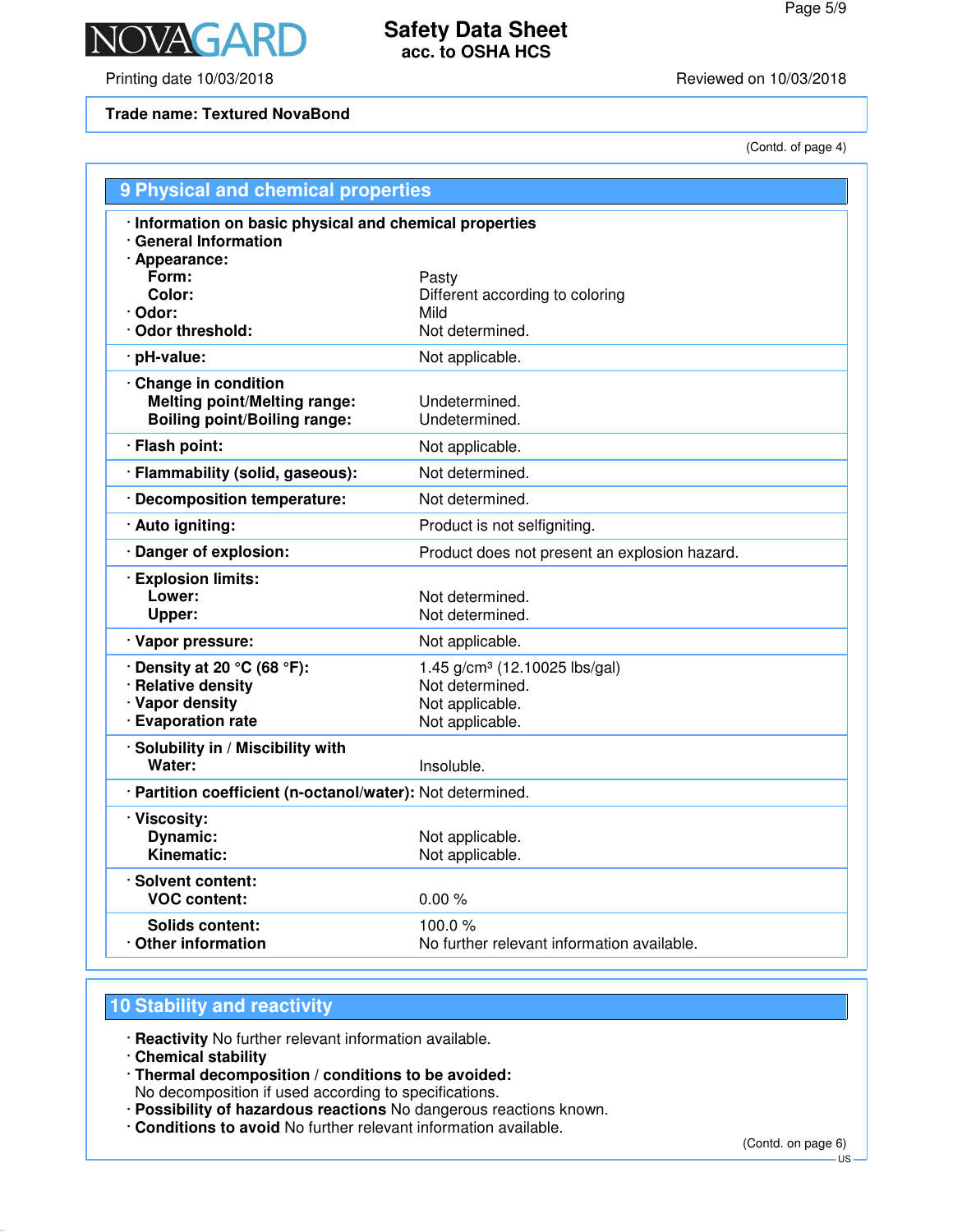Printing date 10/03/2018 Reviewed on 10/03/2018

**Trade name: Textured NovaBond**

- · **Incompatible materials:** No further relevant information available.
- · **Hazardous decomposition products:** No dangerous decomposition products known.

### **11 Toxicological information**

· **Information on toxicological effects**

### · **Acute toxicity:**

- · **LD/LC50 values that are relevant for classification:**
- **ATE (Acute Toxicity Estimate)**

Inhalative LC50/4 h 100–300 mg/l

### **471-34-1 calcium carbonate**

Oral LD50 6,450 mg/kg (rat)

- · **Primary irritant effect:**
- · **on the skin:** Irritant to skin and mucous membranes.
- · **on the eye:** Irritating effect.
- · **Sensitization:** Sensitization possible through skin contact.
- · **Additional toxicological information:**

The product shows the following dangers according to internally approved calculation methods for preparations:

Irritant

· **Carcinogenic categories**

| · IARC (International Agency for Research on Cancer)    |
|---------------------------------------------------------|
| None of the ingredients is listed.                      |
| · NTP (National Toxicology Program)                     |
| None of the ingredients is listed.                      |
| · OSHA-Ca (Occupational Safety & Health Administration) |

None of the ingredients is listed.

# **12 Ecological information**

· **Toxicity**

- · **Aquatic toxicity:** No further relevant information available.
- · **Persistence and degradability** No further relevant information available.
- · **Behavior in environmental systems:**
- · **Bioaccumulative potential** No further relevant information available.
- · **Mobility in soil** No further relevant information available.
- · **Additional ecological information:**
- · **General notes:**

Water hazard class 3 (Self-assessment): extremely hazardous for water

Do not allow product to reach ground water, water course or sewage system, even in small quantities. Danger to drinking water if even extremely small quantities leak into the ground.

- · **Results of PBT and vPvB assessment**
- · **PBT:** Not applicable.
- · **vPvB:** Not applicable.
- · **Other adverse effects** No further relevant information available.

US

(Contd. of page 5)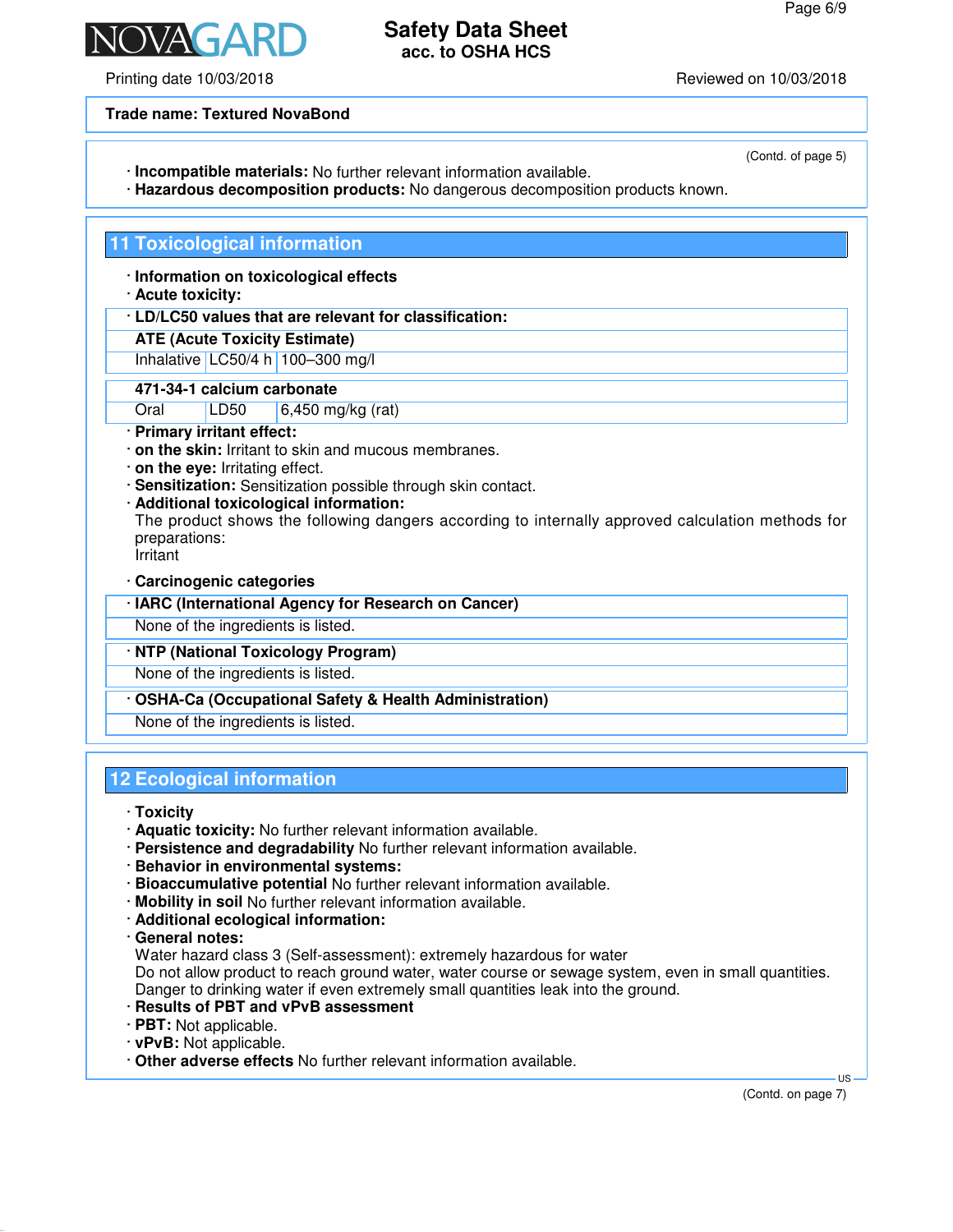

Printing date 10/03/2018 Reviewed on 10/03/2018

**NAGAR** 

### **Trade name: Textured NovaBond**

(Contd. of page 6)

### **13 Disposal considerations**

· **Waste treatment methods**

### · **Recommendation:**

Must not be disposed of together with household garbage. Do not allow product to reach sewage system.

- · **Uncleaned packagings:**
- · **Recommendation:** Disposal must be made according to official regulations.

| <b>14 Transport information</b>                                                     |                 |  |
|-------------------------------------------------------------------------------------|-----------------|--|
| · UN-Number<br>· DOT, ADN, IMDG, IATA                                               | not regulated   |  |
| · UN proper shipping name<br>· DOT, ADN, IMDG, IATA                                 | not regulated   |  |
| · Transport hazard class(es)                                                        |                 |  |
| · DOT, ADN, IMDG, IATA<br>· Class                                                   | not regulated   |  |
| · Packing group<br>· DOT, IMDG, IATA                                                | not regulated   |  |
| · Environmental hazards:                                                            | Not applicable. |  |
| · Special precautions for user                                                      | Not applicable. |  |
| · Transport in bulk according to Annex II of<br><b>MARPOL73/78 and the IBC Code</b> | Not applicable. |  |
| · UN "Model Regulation":                                                            | not regulated   |  |

# **15 Regulatory information**

· **Safety, health and environmental regulations/legislation specific for the substance or mixture** · **Sara**

· **Section 355 (extremely hazardous substances):** None of the ingredients is listed. · **Section 313 (Specific toxic chemical listings):** None of the ingredients is listed. · **TSCA (Toxic Substances Control Act):** All ingredients are listed. · **Proposition 65** · **Chemicals known to cause cancer:** None of the ingredients is listed. · **Chemicals known to cause reproductive toxicity for females:** None of the ingredients is listed. (Contd. on page 8)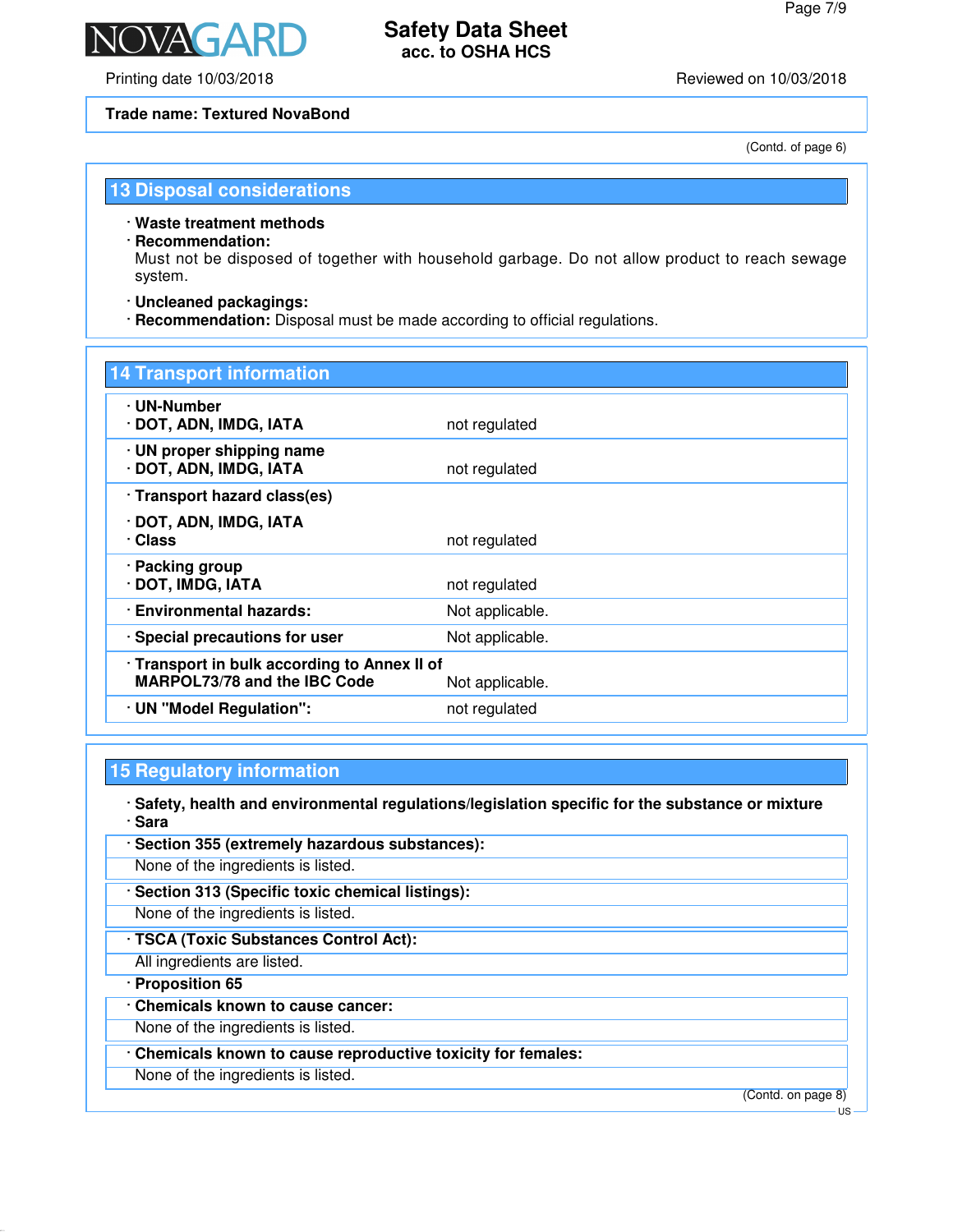

Printing date 10/03/2018 Reviewed on 10/03/2018

### **Trade name: Textured NovaBond**

| (Contd. of page 7) |  |  |  |
|--------------------|--|--|--|
|--------------------|--|--|--|

· **Chemicals known to cause reproductive toxicity for males:** None of the ingredients is listed.

· **Chemicals known to cause developmental toxicity:**

None of the ingredients is listed.

### · **Carcinogenic categories**

· **EPA (Environmental Protection Agency)**

None of the ingredients is listed.

- · **TLV (Threshold Limit Value established by ACGIH)**
- 77-58-7 dibutyltin dilaurate A4

### · **NIOSH-Ca (National Institute for Occupational Safety and Health)**

None of the ingredients is listed.

- · **GHS label elements**
- The product is classified and labeled according to the Globally Harmonized System (GHS).
- · **Hazard pictograms**



- · **Signal word** Warning
- · **Hazard-determining components of labeling:** N-(3-(trimethoxysilyl)propyl)ethylenediamine
- · **Hazard statements** Causes skin irritation. Causes serious eye irritation. May cause an allergic skin reaction.
- · **Precautionary statements** Avoid breathing dust/fume/gas/mist/vapors/spray Wash thoroughly after handling. Contaminated work clothing must not be allowed out of the workplace. Wear protective gloves / eye protection / face protection. If on skin: Wash with plenty of water. If in eyes: Rinse cautiously with water for several minutes. Remove contact lenses, if present and easy to do. Continue rinsing. Take off contaminated clothing and wash it before reuse. If skin irritation or rash occurs: Get medical advice/attention. Specific treatment (see on this label). If eye irritation persists: Get medical advice/attention. Wash contaminated clothing before reuse. Dispose of contents/container in accordance with local/regional/national/international regulations.
- · **Chemical safety assessment:** A Chemical Safety Assessment has not been carried out.

### **16 Other information**

This information is based on our present knowledge. However, this shall not constitute a guarantee for any specific product features and shall not establish a legally valid contractual relationship.

- · **Department issuing SDS:** Regulatory Compliance Department
- · **Contact:** novagard@novagard.net
- · **Date of preparation / last revision** 10/03/2018 / -

(Contd. on page 9)